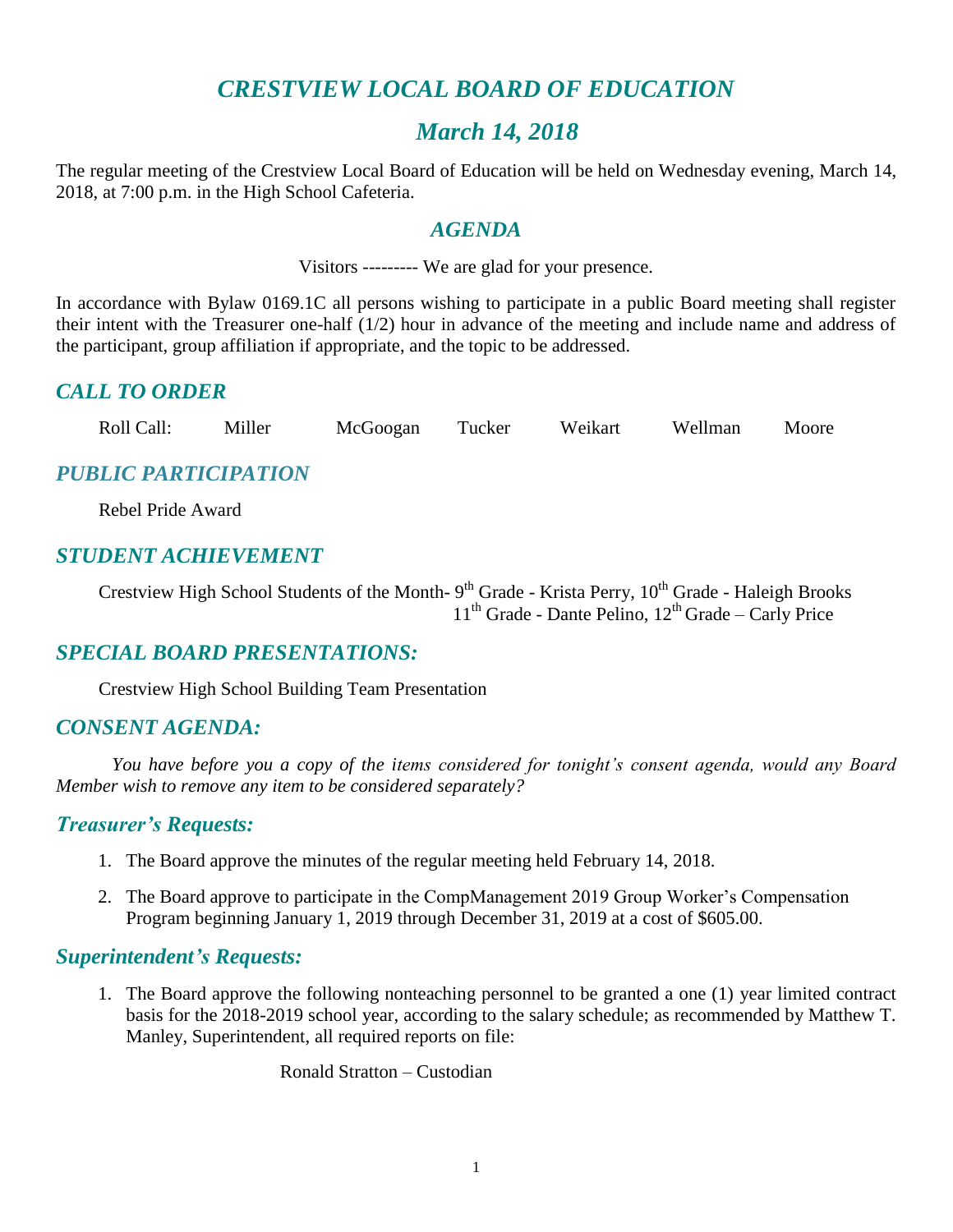- 2. The Board authorize the Superintendent and Treasurer to advertise for the renewal of fleet, property and liability insurance policies using specifications as presented by Charlene Mercure, Treasurer.
- 3. The Board grant supplemental contract to the following licensed personnel to provide achievement test intervention at the elementary school under the T.E.C. (Teach Each Child) program for the 2017-18 school year, pending adequate student enrollment; stipend payment as per contract; all required reports are on file:

Barbara Lipp – CES (effective 2-26-18)

4. The Board grant a three (3) year limited administrative contract and fringe benefit package as per established guidelines beginning July 1, 2018 through June 30, 2021; at current salary as recommended by Matthew T. Manley, Superintendent, all required reports are on file.

> Lynda Dickson, High School Principal, 235 work days per year Paul Cusick, Asst. HS Principal/Athletic Director, 215 work days per year

# **END of CONSENT AGENDA**

Recommend the Board approve the consent agenda as presented:

| Moved by | second by | _ to approve consent agenda. Vote yes: |                |        |  |
|----------|-----------|----------------------------------------|----------------|--------|--|
| Vote no: |           | A bsent                                | Motion carried | Failed |  |

# *Treasurer's Requests/Recommendations not included in Consent Agenda:*

1. Recommend: The Board approve financial reports and investments as prepared and presented.

Moved by \_\_\_\_\_, second by \_\_\_\_\_. Vote yes: \_\_\_\_\_, \_\_\_\_\_, \_\_\_\_\_, \_\_\_\_\_, Vote no: \_\_\_\_, \_\_\_\_, \_\_\_\_\_, \_\_\_\_\_\_, Absent: \_\_\_\_\_, \_\_\_\_\_. Motion carried \_\_\_\_\_. Failed \_\_\_\_\_.

2. Recommend: The Board accept amounts and rates as determined by the budget commission and authorizing the necessary tax levies and certifying them to the county auditor.

Moved by \_\_\_\_\_, second by \_\_\_\_\_. Vote yes: \_\_\_\_\_, \_\_\_\_\_, \_\_\_\_\_, \_\_\_\_\_, \_\_\_\_\_. Vote no: \_\_\_\_, ——, ——, ——, ———, Absent: \_\_\_\_, \_\_\_\_\_. Motion carried \_\_\_\_\_. Failed \_\_\_\_.

- 3. Recommend: The Board accept donations from:
	- a. Ohiopyle Prints  $$ 44.53$  to CHS Public Support

Moved by \_\_\_\_\_, second by \_\_\_\_\_. Vote yes:  $\_\_\_\_\_\_\_\_\_\_\_\_\_\_\_$  \_\_\_\_\_, \_\_\_\_\_, \_\_\_\_\_. Vote no:  $\_\_\_\_\_\_\$ \_\_\_\_, \_\_\_\_\_, \_\_\_\_\_\_, Absent: \_\_\_\_\_, \_\_\_\_\_. Motion carried \_\_\_\_\_. Failed \_\_\_\_\_.

#### *Board Reports:*

| <b>Career Center Report</b> | Mr. Tucker |
|-----------------------------|------------|
|                             |            |

- 2. Student Achievement Liaison Report Mrs. Wellman 3. Legislative Report Mr. Weikart
- 
- 4. Student Board Member Report Mr. Moore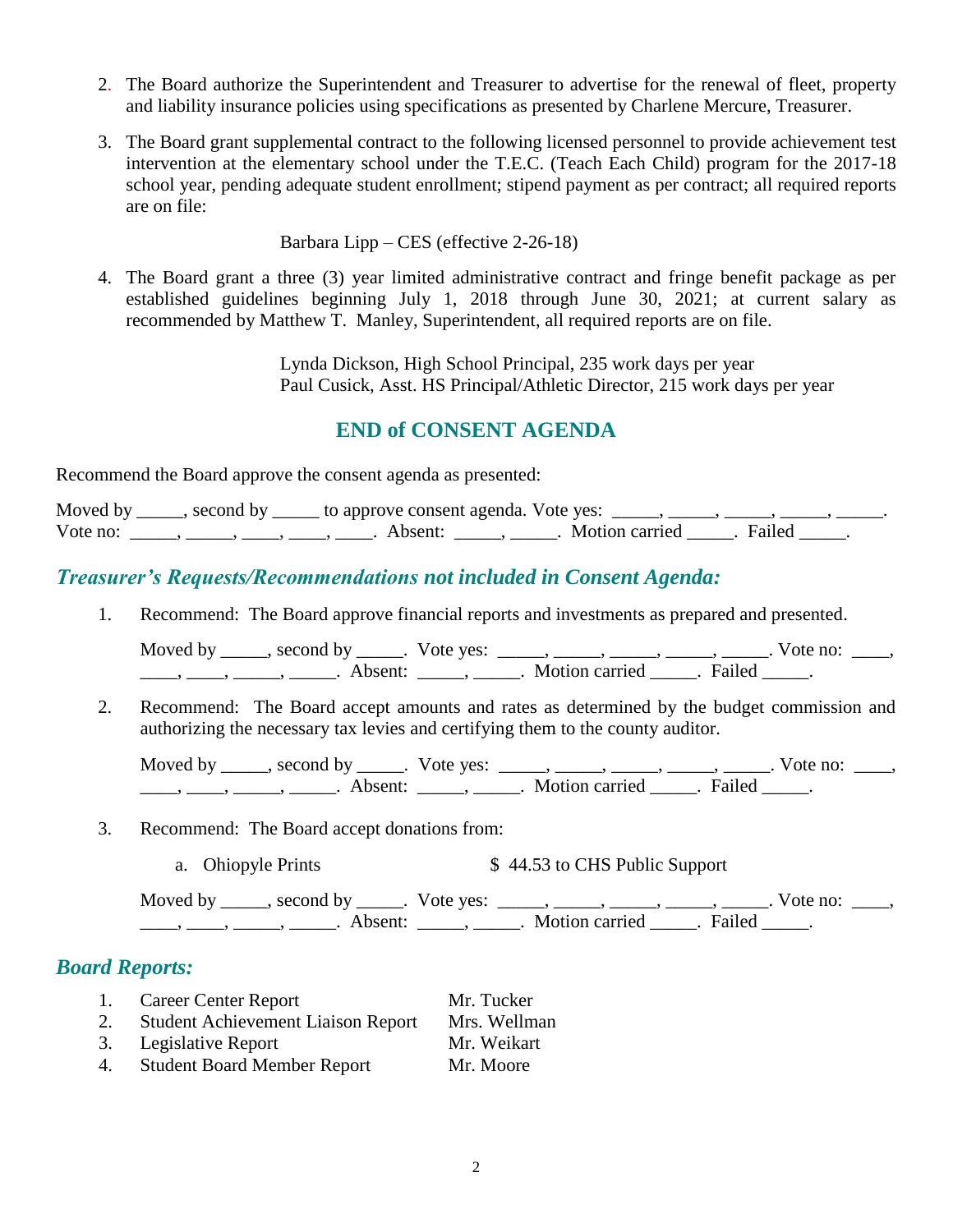# *Board Committee Reports:*

| 1. | Buildings & Grounds  | Mr. McGoogan |
|----|----------------------|--------------|
|    | 2. Athletic Council  | Mr. Tucker   |
|    | 3. Personnel         | Mr. Tucker   |
|    | 4. Finance Audit     | Mrs. Wellman |
| 5. | Policy               | Mrs. Wellman |
|    | 6. Communications    | Mr. Weikart  |
| 7. | Insurance            | Mr. Weikart  |
|    | 8. Business Advisory | Mr. McGoogan |

#### *Administrative Reports:*

|    | <b>Elementary School</b> | Mrs. Dangerfield      |
|----|--------------------------|-----------------------|
| 2. | Middle School            | Mrs. Lemaster         |
| 3. | High School              | Mrs. Dickson          |
| 4. | <b>Special Education</b> | Mr. Hill              |
| 5. | Athletic                 | Mr. Cusick/Mrs. Nappi |
| 6. | Lunchroom                | <b>Miss Wilmes</b>    |
| 7. | Technology               | Mr. Miller            |
| 8. | Transportation           | Mr. Burbick           |
| 9. | Maintenance              | Mr. Radman            |
|    |                          |                       |

# **Superintendent's Report:** Mr. Manley

#### *Superintendent's Requests/Recommendations not included in Consent Agenda:*

1. Recommend: The Board approve the guidelines and criteria for a club sport to become a varsity sport.

Moved by \_\_\_\_, second by \_\_\_\_\_. Vote yes:  $\underline{\hspace{1cm}}, \underline{\hspace{1cm}}, \underline{\hspace{1cm}}, \underline{\hspace{1cm}}, \underline{\hspace{1cm}}, \underline{\hspace{1cm}}$ . Vote no: \_\_\_\_, \_\_\_\_, \_\_\_\_\_\_, \_\_\_\_\_\_, Absent: \_\_\_\_\_, \_\_\_\_\_. Motion carried \_\_\_\_\_. Failed \_\_\_\_\_.

2. Recommend: The Board ratify a Memorandum of Understanding # 8 with OAPSE Chapter #300 for the 2015-18 negotiated OAPSE agreement. (effective 2-14-18)

Moved by \_\_\_\_, second by \_\_\_\_. Vote yes: \_\_\_, \_\_\_\_, \_\_\_\_, \_\_\_\_, \_\_\_\_. Vote no: \_\_\_\_, \_\_\_\_\_\_, \_\_\_\_\_, \_\_\_\_\_. Absent: \_\_\_\_\_\_, \_\_\_\_\_\_. Motion carried \_\_\_\_\_. Failed \_\_\_\_\_.

3. Recommend: The Board approve the purchase of one new school bus from Myers Equipment Corp at the price established by the OME-RESA bus bid purchasing program.

Moved by \_\_\_\_\_, second by \_\_\_\_\_. Vote yes: \_\_\_\_, \_\_\_\_, \_\_\_\_, \_\_\_\_, \_\_\_\_. Vote no: \_\_\_\_\_, \_\_\_\_\_,  $\frac{1}{\sqrt{2}}$ ,  $\frac{1}{\sqrt{2}}$ ,  $\frac{1}{\sqrt{2}}$ ,  $\frac{1}{\sqrt{2}}$ ,  $\frac{1}{\sqrt{2}}$ ,  $\frac{1}{\sqrt{2}}$ ,  $\frac{1}{\sqrt{2}}$ ,  $\frac{1}{\sqrt{2}}$ ,  $\frac{1}{\sqrt{2}}$ ,  $\frac{1}{\sqrt{2}}$ ,  $\frac{1}{\sqrt{2}}$ ,  $\frac{1}{\sqrt{2}}$ ,  $\frac{1}{\sqrt{2}}$ ,  $\frac{1}{\sqrt{2}}$ ,  $\frac{1}{\sqrt{2}}$ ,  $\frac{1}{\sqrt{2}}$ 

4. Recommend: The Board review the following Board Policies/Bylaws which will be presented for approval at the April 11, 2018 board meeting:

| <b>Policy/Bylaw Number</b> | <b>Description</b>                             | <b>New/Revised/Replacement</b> |
|----------------------------|------------------------------------------------|--------------------------------|
| 4121                       | Criminal History Record Check                  | Revised                        |
| 4162                       | Drug and Alcohol Testing of CDL License Holder | Revised                        |
| 5111                       | Eligibility of Resident/Non Resident Students  | Revised                        |
| 5112                       | <b>Entrance Requirements</b>                   | Revised                        |
| 8400                       | <b>School Safety</b>                           | Revised                        |
| 8600.04                    | <b>Bus Driver Certification</b>                | Revised                        |
| 9141                       | <b>Business Advisory Council</b>               | Revised                        |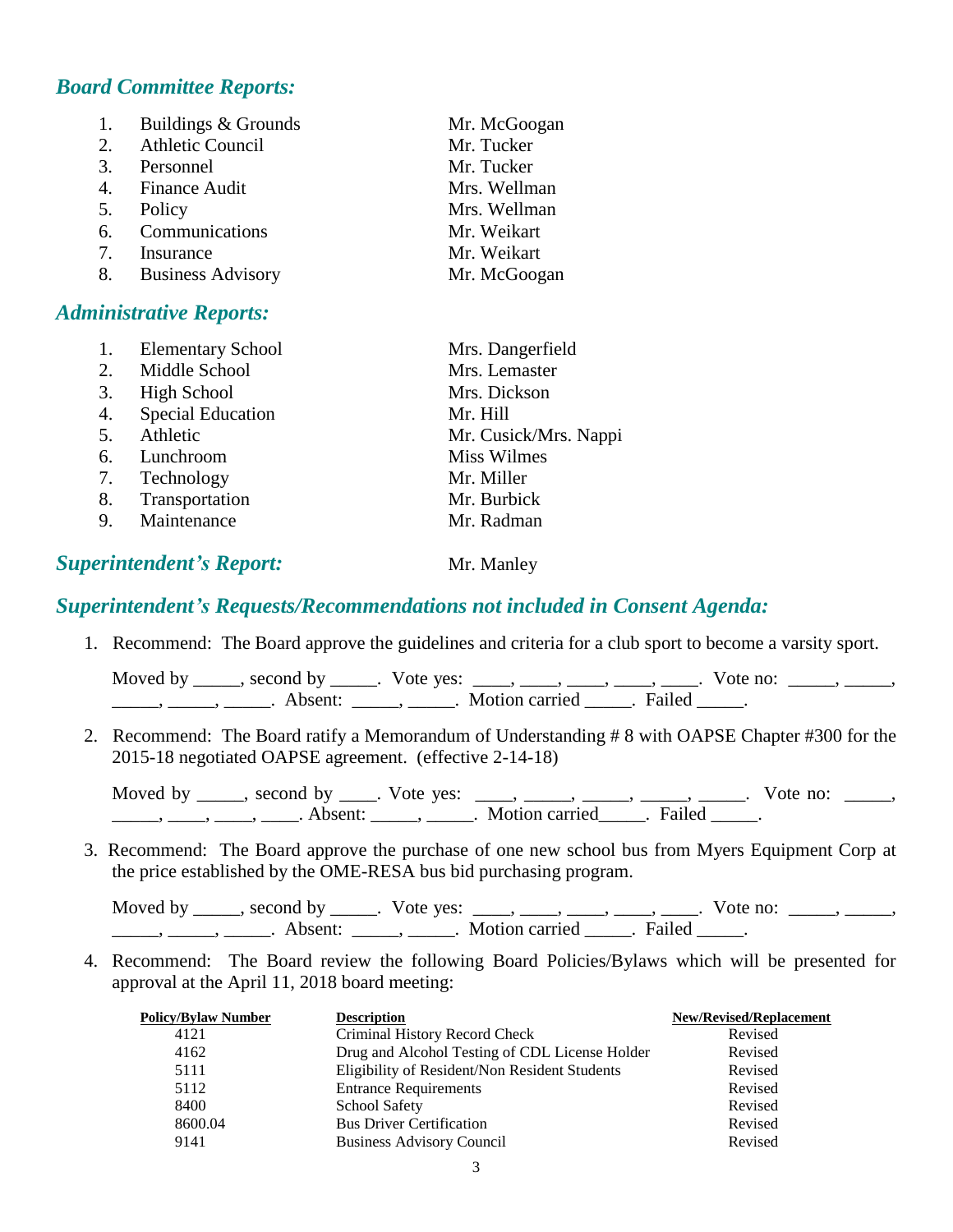| 7530<br>7530.02 | Lending of Board-Owned Equipment<br><b>Staff Use of Personal Communication Devices</b>                             | Revised<br>Revised                                  |
|-----------------|--------------------------------------------------------------------------------------------------------------------|-----------------------------------------------------|
| 7542            | Access to District Technology Resources and/or Information                                                         |                                                     |
| 7543            | <b>Resources from Personal Communication Devices</b><br>Utilization of the District's Website and Remote Access to | Revised                                             |
|                 | the District's Network                                                                                             | Revised                                             |
|                 | Moved by ______, second by ______. Vote yes: _____, _____, _____, _____, ______                                    | Vote no: $\qquad \qquad \qquad$ , $\qquad \qquad$ , |
|                 | Absent: _____, _____. Motion carried _____. Failed _____.                                                          |                                                     |

5. Recommend: The Board approve the following resolution authorizing the Crestview Local School District Board to oppose House Bill (HB) 512.

*WHEREAS*, the Ohio House of Representatives is currently considering legislation that would consolidate the Ohio Department of Education, the Ohio Department of Higher Education and the Governor's Office of Workforce Transformation into a new state agency called the Department of Learning and Achievement; and

*WHEREAS*, the proposal transfers nearly all the duties and authority of the State Board of Education and the superintendent of public instruction to the new state agency; and

*WHEREAS*, this proposal was drafted without the input of students, parents, educators, administrators, schools, school districts, superintendents and board members, all of whom would be negatively affected by the bill; and

*WHEREAS*, this legislation creates an environment in which the unique needs of students, educators, parents and school districts will be lost within an expanded bureaucracy, and the role and authority of the elected members of the State Board of Education would be undermined by stripping the board of nearly all its duties; and

*WHEREAS*, supporters of the bill cite a lack of communication among state education agencies as the key source of Ohio's education problems, but effective collaboration and cooperation is already occurring, and each school district strives to effectively prepare its students for college or a career; and

*WHEREAS*, important decisions on topics like school funding, graduation requirements, report cards and state assessments would be made by politically appointed, unelected staff with little to no accountability and under a process with almost no public input; and

*WHEREAS*, public education is at its best when the interests of the people are served through publicly elected boards, and the State Board of Education is no exception; and

*NOW THEREFORE BE IT, AND IT IS HEREBY RESOLVED*, that the Crestview Local School District Board of Education does express its opposition to this legislation, HB 512; and

*BE IT FURTHER RESOLVED* that the treasurer be directed to spread this resolution upon the minutes of the board of education and that copies of the resolution be forwarded to members of the Ohio House of Representatives and the Ohio Senate.

Moved by \_\_\_\_, second by \_\_\_\_\_. Vote yes: \_\_\_\_, \_\_\_\_, \_\_\_\_, \_\_\_\_, \_\_\_\_. Vote no: \_\_\_\_\_, \_\_\_\_\_, \_\_\_\_\_\_, \_\_\_\_\_\_, Absent: \_\_\_\_\_, \_\_\_\_\_. Motion carried \_\_\_\_\_. Failed \_\_\_\_\_.

6. Recommend: The Board approve the following resolution authorizing the Crestview Local School District Board to support school safety and reducing violence in schools.

*WHEREAS*, school violence has become an epidemic in the United States of America;

*WHEREAS*, the children and school employees of our nation deserve to attend school without fear of death or injury, and their families deserve to send them to school without the same fear;

*WHEREAS*, there is a mutual responsibility of all citizens to address this problem and the responsibility for preventing violent incidents cannot be relegated to school districts alone;

*WHEREAS*, multiple studies have shown that the majority of Americans support action to eliminate violence in our schools;

*WHEREAS*, school board members, administrators, employees and community members should work together with lawmakers, legal counsel, law enforcement and security experts to determine how best to ensure student safety in their district;